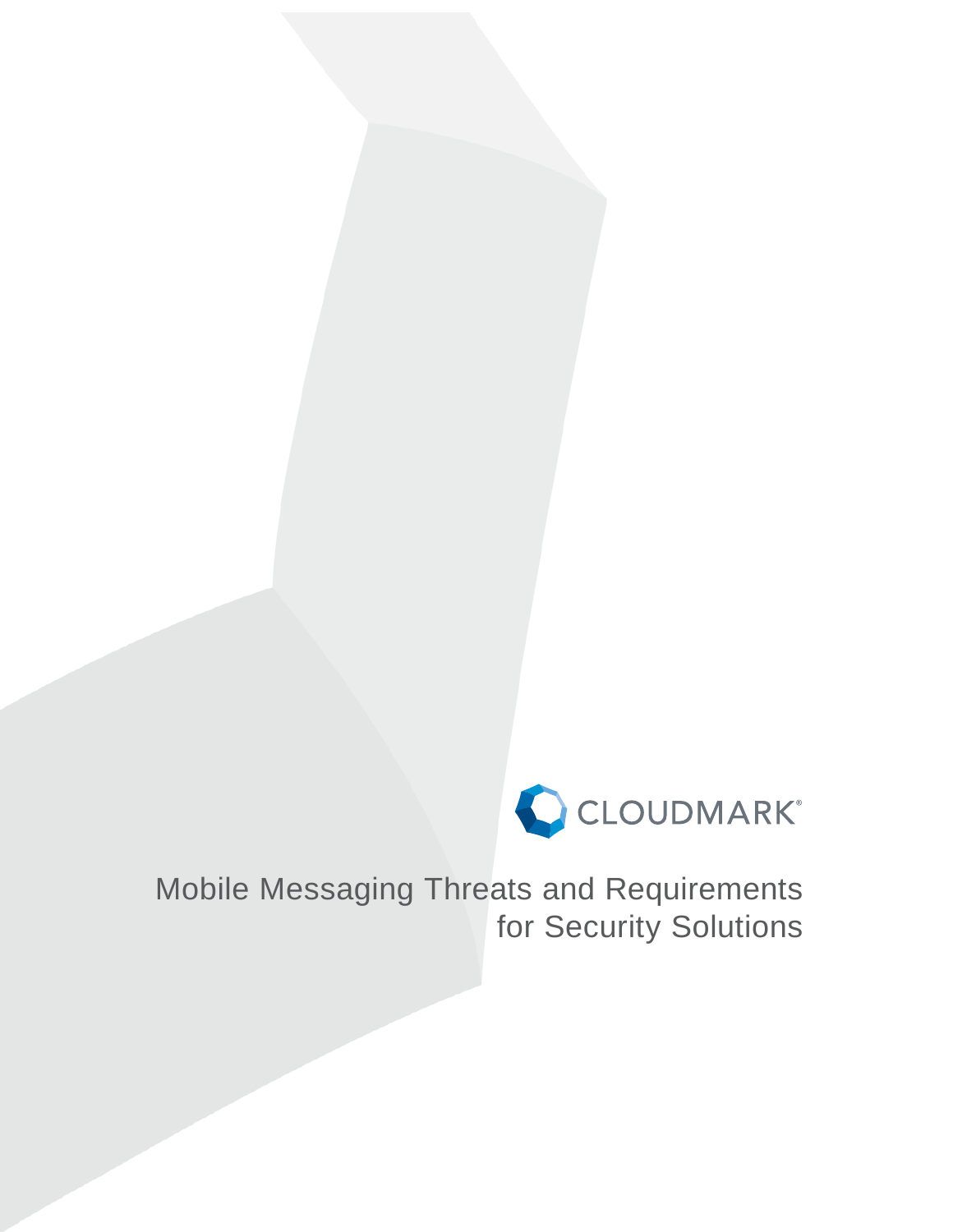

# **CONTENTS**

| <b>MOBILE MESSAGING SECURITY LANDSCAPE</b>          | 1                   |
|-----------------------------------------------------|---------------------|
| <b>CLOUDMARK MOBILE PLATFORM</b><br><b>Benefits</b> | 1<br>$\overline{1}$ |
| <b>KEY FEATURES</b>                                 | $\overline{2}$      |
| <b>Carrier-Class Performance and Scalability</b>    | $\overline{2}$      |
| Automatic Threat Intelligence Updates               | $\overline{2}$      |
| Intelligence-Based Routing Decision                 | $\overline{2}$      |
| <b>Policy Definition and Enforcement</b>            | $\overline{2}$      |
| High Accuracy in Detecting SMS Spam                 | 3                   |
| <b>Text Agnostic</b>                                | 3                   |
| Advanced On-Net/ Off-Net Threat Detection           | 3                   |
| <b>Centrally Managed Policy Control</b>             | 3                   |
| <b>Traffic Analysis</b>                             | 3                   |
| Seamless Integration                                | 3                   |
| <b>Detailed Reporting for Mobile Operators</b>      | 4                   |
| <b>SYSTEMS OVERVIEW</b>                             | 4                   |
| <b>TECHNOLOGY OVERVIEW</b>                          | 6                   |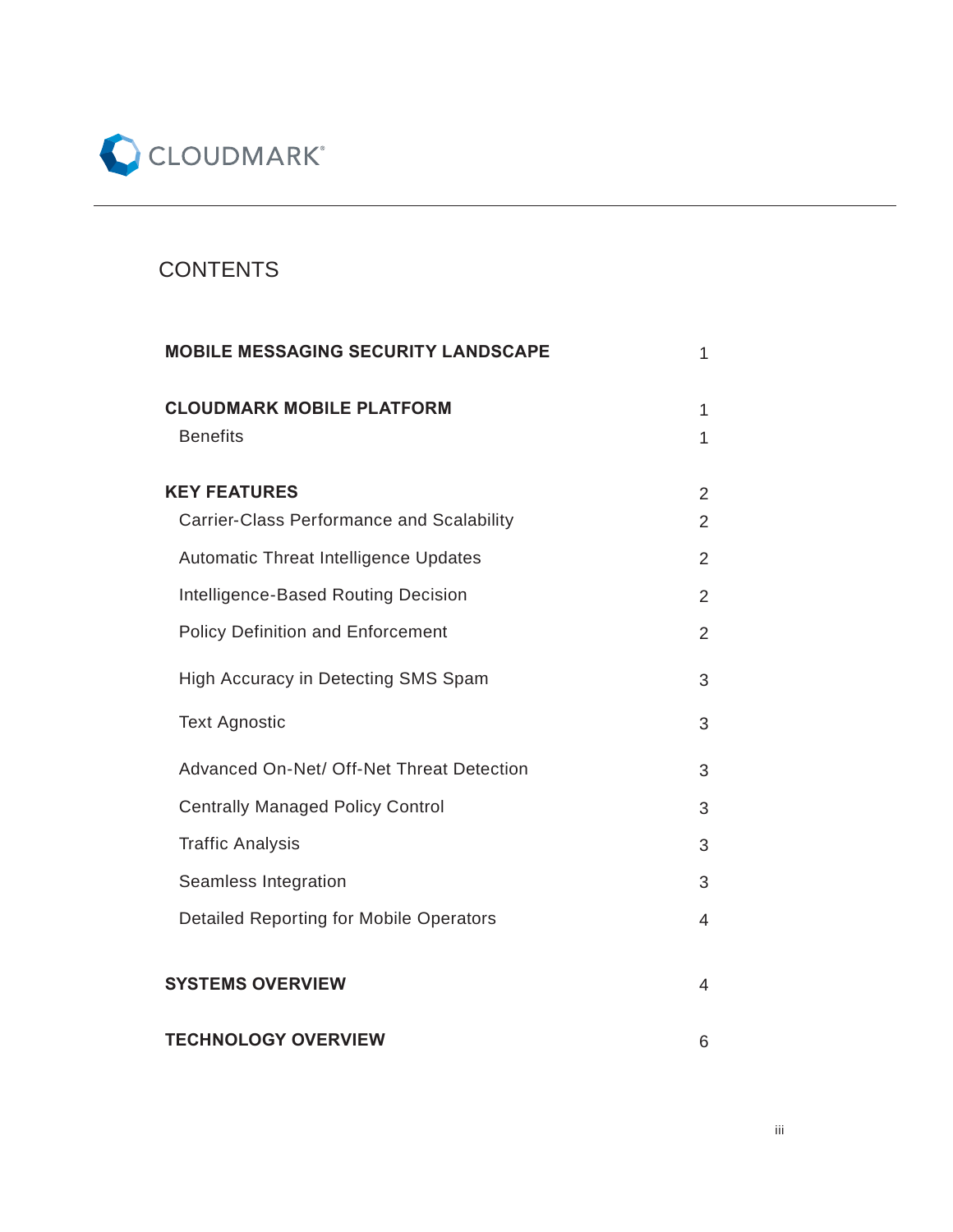

#### **MOBILE MESSAGING SECURITY LANDSCAPE**

Mobile messaging generated 130 billion USD in worldwide revenues in 2008 and this figure continues to grow rapidly. As subscribers increasingly rely on their mobile phones for everyday communications, mobile applications and financial transactions, they become an attractive and lucrative target for attackers.

Mobile messaging threats affect the entire mobile ecosystem, causing significant costs and headaches to both operators and subscribers. Abusive traffic is costly for operators, wasting valuable network resources, increasing customer support costs, and threatening subscriber adoption of future mobile services. Subscribers are directly impacted by receipt of malicious messages and expect their operators to provide a secure mobile experience. As mobile operators develop value added services to enhance their revenue stream, they must preserve and foster a trusted user experience for their subscribers through effective messaging security solutions.

#### **CLOUDMARK MOBILE PLATFORM**

Cloudmark Mobile Platform is a high-performance, carrier-grade messaging security solution that provides real time threat intelligence from global sources and offers content and subscriber level policy controls to effectively combat messaging threats. It enables operators to combat ever-growing mobile messaging and security threats as they occur without any service interruption or manual operator involvement.

Backed by a unique and powerful combination of Advanced Message Fingerprinting and real-time feedback from the Cloudmark Global Threat Network, Cloudmark Mobile Platform is able to rapidly detect all categories of mobile messaging security threats before they reach the subscriber.

Cloudmark Mobile Platform solution provides operators with the technology, tools, and expertise to protect subscribers from sophisticated messaging attacks and threats.

## *Benefi ts*

## *Broad Protection from all Forms of Mobile Threats*

Cloudmark Mobile Platform offers protection against all categories of mobile messaging threats from the Internet as well as SMS message spam from internal or external mobile networks. Since Cloudmark's core fingerprinting technology is format and content agnostic, it is capable of detecting spam, fraud, phishing and virus attacks that arrive in any format, such as email, SMS messages, MMS messages or binary attachment. It can also detect messaging threats and fraud in any language, including those using doublebyte characters.

#### *Enables Customizable Subscriber Experience*

Cloudmark Mobile Platform supplies operators with the foundation to offer new value-added security services based on subscriber controls, such as advanced parental controls for child protection.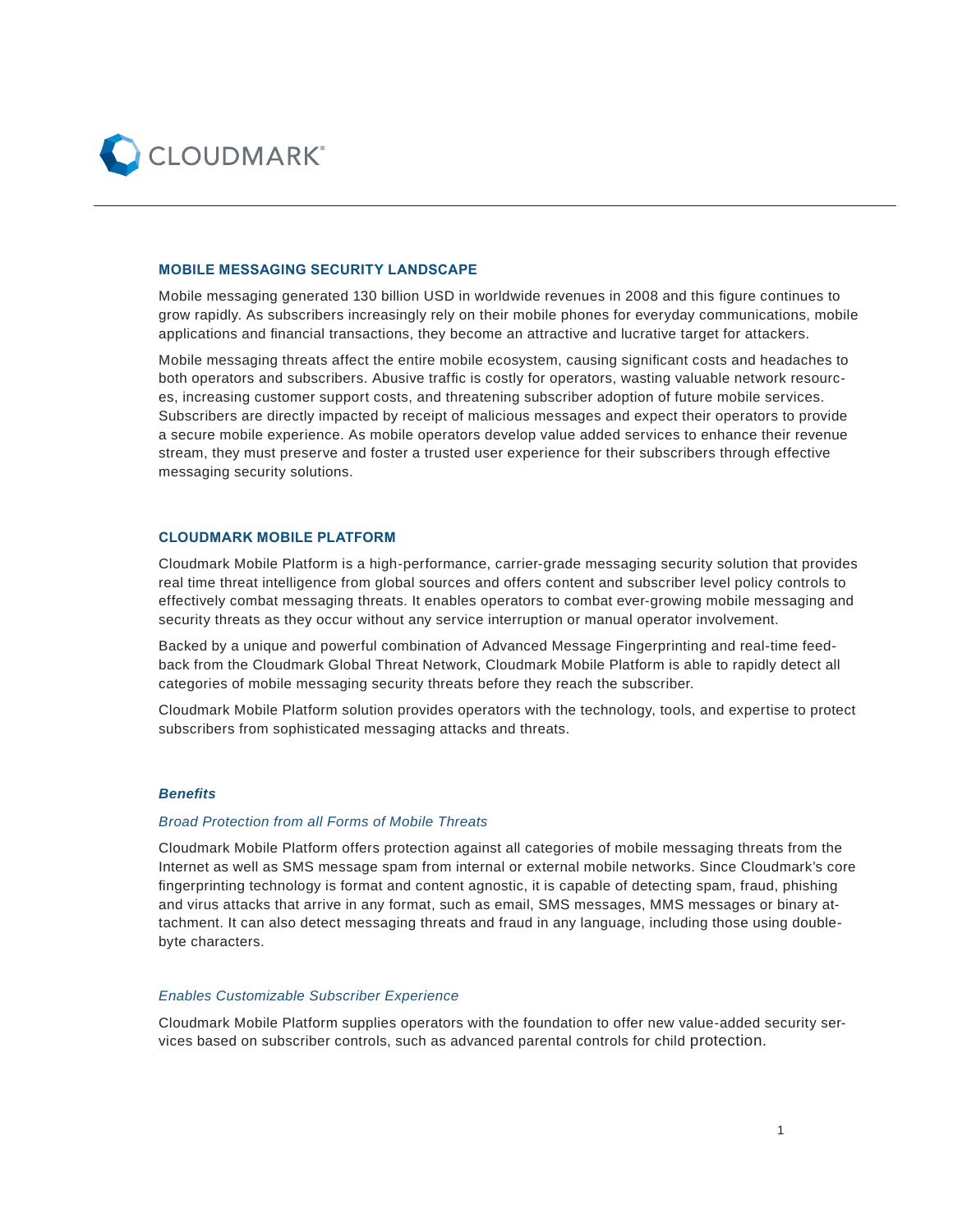

#### **Protects the Operator Network and Provides Operational Efficiency**

Cloudmark Mobile Platform reduces abusive traffic and maintains stability. Operational resources are freed up from addressing fire-drills and customer complaints related to messaging attacks.

## *Provides Network Control and Visibility*

Cloudmark Mobile Platform provides operators with broad visibility into their network so that effective policies to mitigate messaging attacks and threats can be created.

## **KEY FEATURES**

## *Carrier-class Performance and Scalability*

Cloudmark Mobile Platform is architected to provide the high scalability and efficiency that operators require. The lightweight nature of Cloudmark's Advanced Message Fingerprinting technology enables extremely high message throughput enabling more efficient utilization of operator infrastructure together with lower operational expenses.

### *Automatic Threat Intelligence Updates*

Cloudmark Mobile Platform offers the industry's most effective messaging security protection, stopping new threat outbreaks in real time without requiring any operator intervention.

Cloudmark Mobile Platform automatically receives threat intelligence updates every 15 seconds from the Cloudmark Global Threat Network – providing the latest threat updates for the:

- y **Content filtering service (Cloudmark Authority®)**
- **•** Sender intelligence service (Cloudmark Sender Intelligence)

With Cloudmark Mobile Platform, operators can identify malicious senders and content before attackers can impact the network or subscribers.

#### *Intelligence-based Routing Decision*

Cloudmark Mobile Platform handles inspection of all message attributes and content. Operators can specify one of several routing actions to take on messages that match a policy including Block, Allow and other routing actions.

#### **Policy Definition and Enforcement**

Cloudmark Mobile Platform offers various policy-based traffic control and monitoring, enabling operators with multiple ways to control and monitor traffic and mitigate the risk of threats. This includes, Protocol Control Policy, Content Control Policy and Subscriber Control Policies.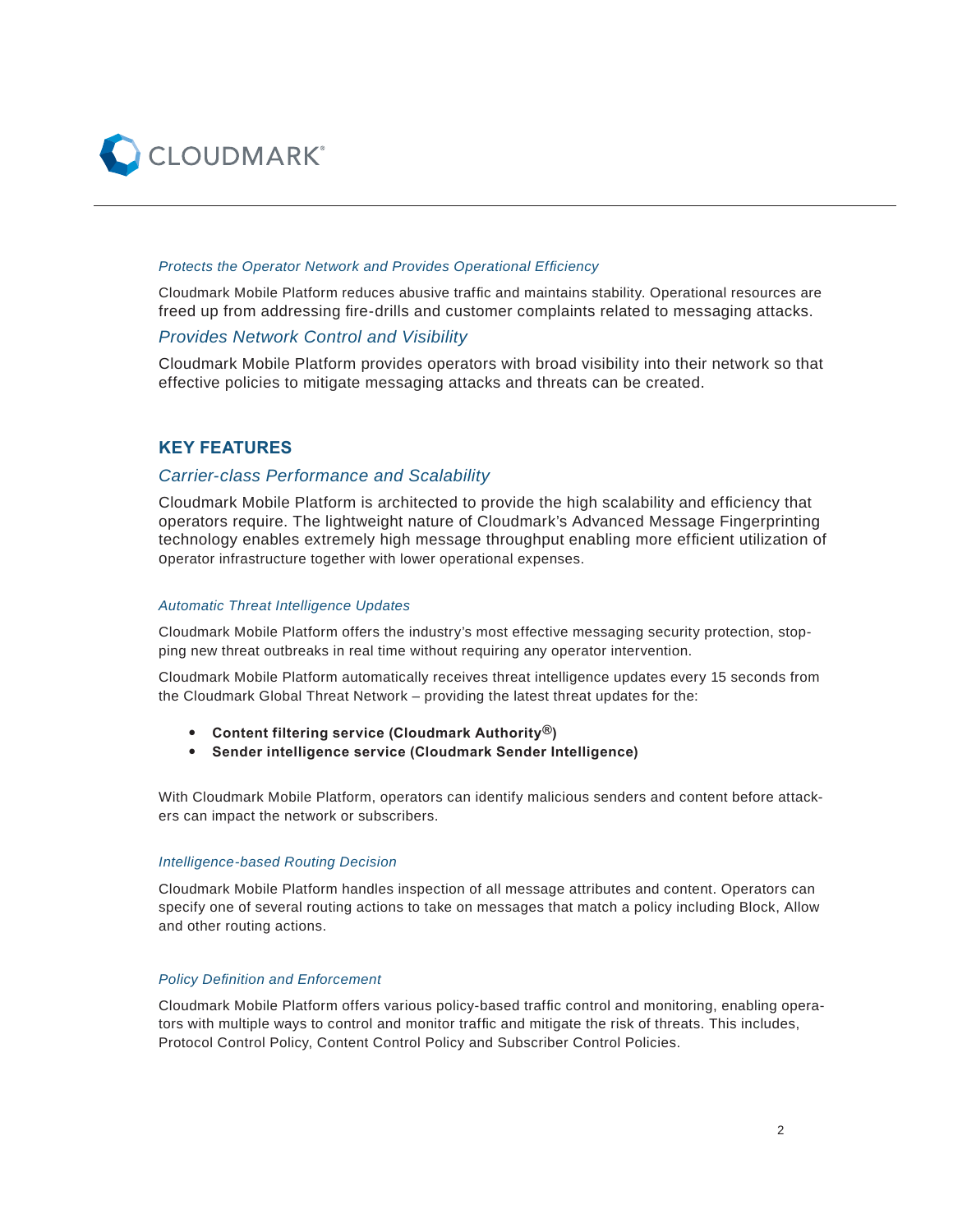

### *High Accuracy in Detecting SMS Spam*

Traditional heuristics and rules-based solutions look for recurring patterns within a message and other trends. With a maximum limit of 160 characters, an SMS message doesn't provide much data to analyze for these types of solutions. In addition, competing solutions look for high volume outbreaks but overlook targeted attacks.

Cloudmark Mobile Platform employs a combination of Advanced Message Fingerprinting algorithms, honeypots and corroborated user feedback to provide the most accurate coverage for SMS attacks. Compared to solutions that apply static rules or message volume thresholds to identify threats, Cloudmark Mobile Platform enables much higher accuracy in detecting the spam.

#### *Text Agnostic*

Cloudmark's unique text-agnostic threat analysis enables Cloudmark to stop spam in all languages (including those using double-byte characters such as Chinese, Japanese and Cyrillic) and formats, including image, SMS and MMS spam.

#### *Advanced On-Net/Off-Net Threat Detection*

Cloudmark Mobile Platform complements existing anti-spoofing, flooding and faking solutions that may be deployed in an operator environment and goes beyond protocol level controls that counteract signaling fraud between mobile networks to also catch mobile attacks that have already entered in the networks.

#### *Centrally-Managed Policy Control*

Cloudmark Mobile Platform provides centrally managed, single-point management for policy definition, analytics, reporting and configuration.

#### *Traffi c Analysis*

With Cloudmark Mobile Platform, operators can select to log a copy of the entire message for later review. The logging functionality includes several configuration options to limit how many copies of a message are kept and to automatically age out messages after certain duration.

#### *Seamless Integration*

Cloudmark Mobile Platform seamlessly integrates into the mobile network without risk of service disruption. It integrates with the operator's operations and business support systems incorporating subscriber policy settings and other information into message handling policies.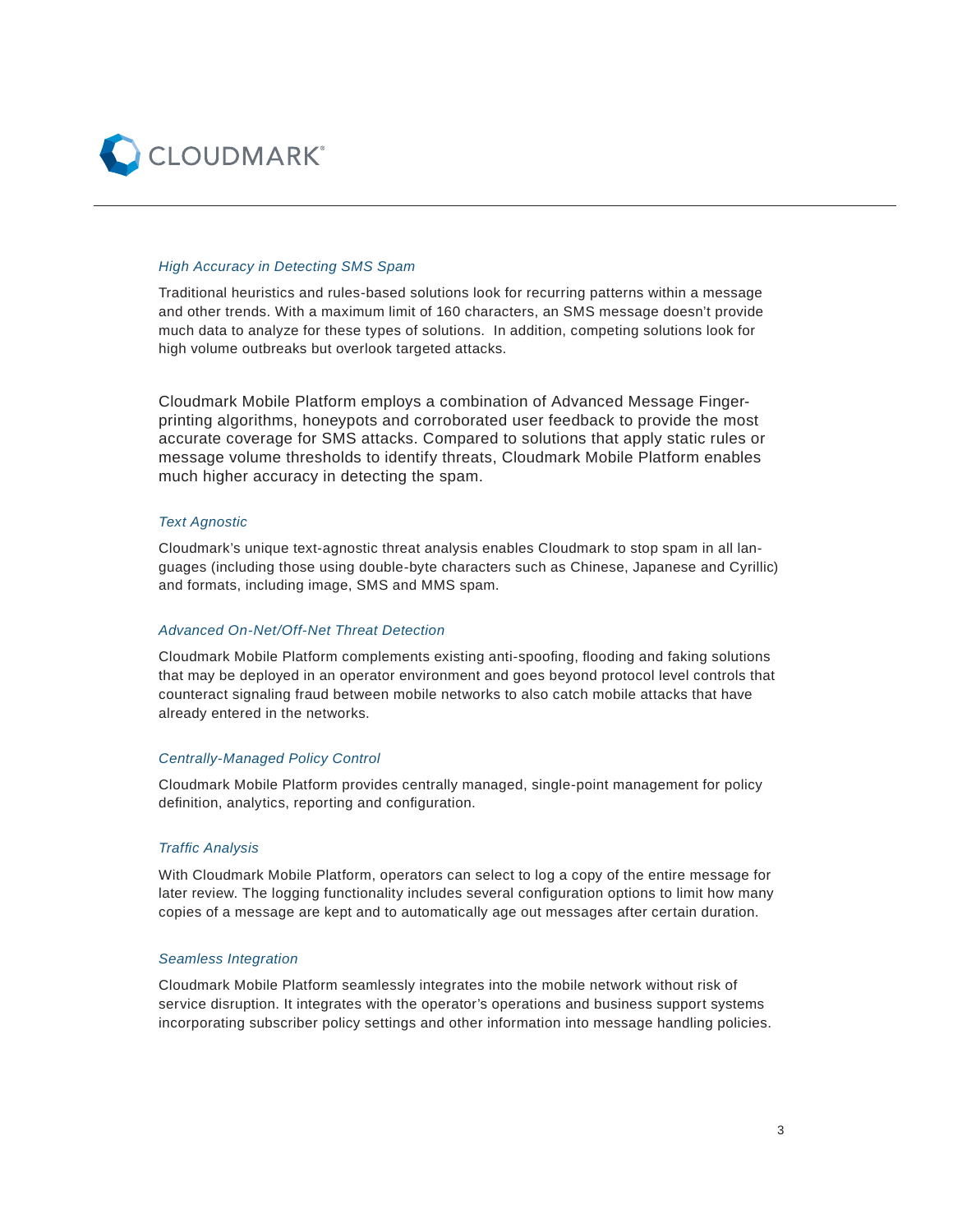

#### *Detailed Reporting for Mobile Operators*

Cloudmark Mobile Platform Management Console includes detailed reports on traffic across all nodes in the cluster.

In addition, the Cloudmark Network Feedback System provides mobile service providers with visibility into filtering performance, as well as insight into customer feedback with detailed daily, weekly and monthly statistical reporting. This system provides operations and management with a clear picture of subscriber issues, threat trends and the overall effectiveness of the Cloudmark solution.

## **SYSTEMS OVERVIEW**

Cloudmark Mobile Platform is a high-performance carrier-grade messaging security solution that combines global threat detection with local policy control capabilities. Cloudmark Mobile Platform is comprised of the following major components, detailed descriptions of each are provided after the figure.

#### **Protocol Control Policies**

*Protocol policies enable operators to set controls based on attributes of the message outside of the content or based on volume patterns over time, such as rate limiting, throttling or controlling the delivery of certain types of messages.* 

#### **• Content Control Policies**

*Content policies allow operators to control how messages are delivered based on the contents of the message including keyword filtering and other content analysis.* 

#### y **Security Services**

*Cloudmark Mobile Platform Security Services include a suite of threat intelligence services that provide real time updates from the latest information about threats occurring globally. These services provide the industry's most effective messaging security intelligence, stopping new threat outbreaks in real time without requiring any operator intervention.*

- **○ Cloudmark Authority®,** an automated content filtering service is essential to automatically detect and block evolving mobile messaging attacks that elude basic filters, policies and manual response. Cloudmark Authority delivers automatic protection and real time updates to mobile operators.
- **○ Cloudmark Sender Intelligence** provides operators with valuable data and visibility into mobile sender reputation within and outside of their network. This comprehensive sender reputation service allows operators to proactively prevent attacks and fraud from known malicious senders.

#### **• Operator Data Access**

*The operator data access component of Cloudmark Mobile Platform provides a central point of access to an operator's subscriber data such as user preferences and business logic to be leveraged as part of Cloudmark Mobile Platform policies.*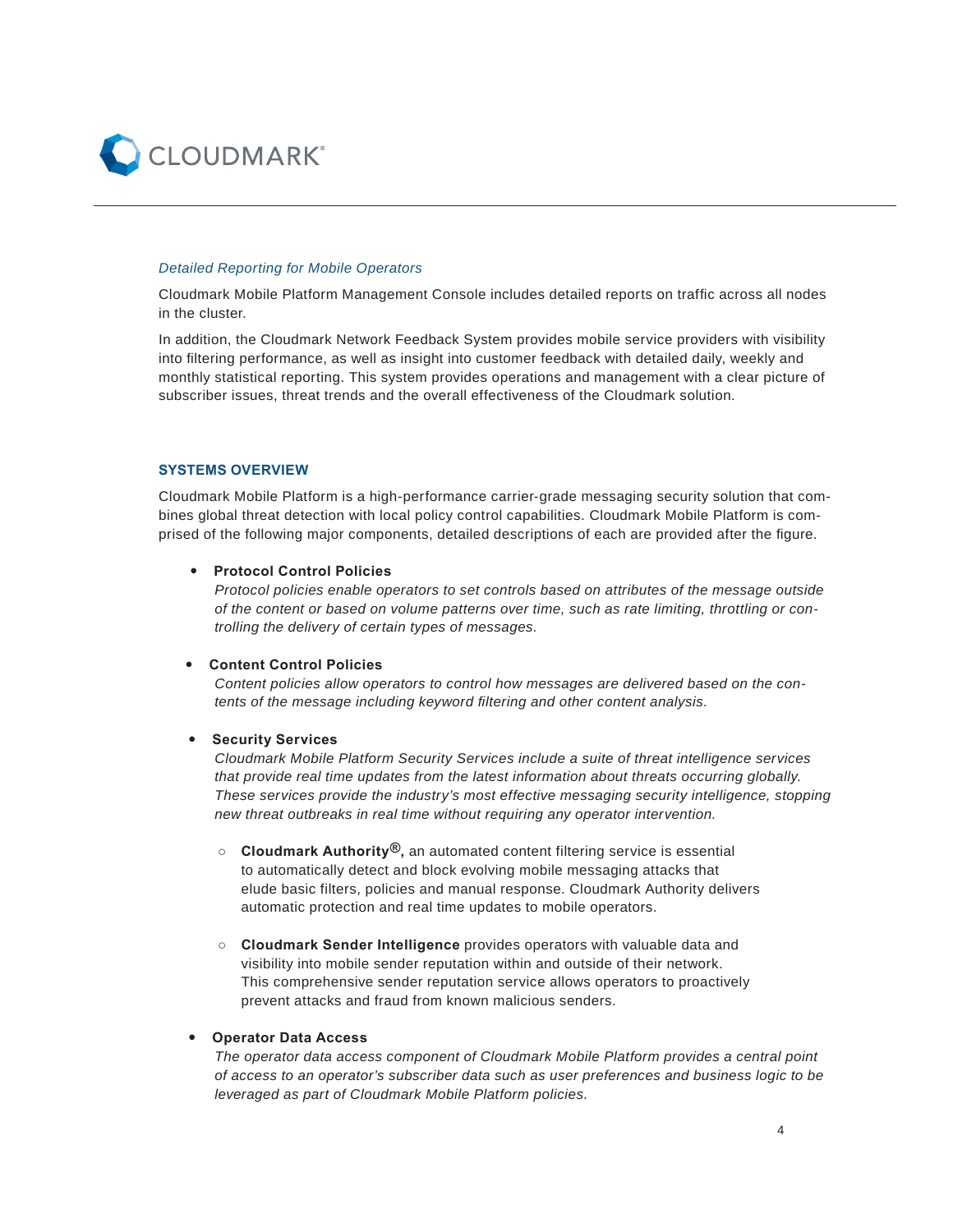



## **Network Integration**

*Cloudmark Mobile Platform seamlessly integrates into the mobile network without risk of service disruption. It is designed for high availability and to scale horizontally. It can integrate as a call-out function with the existing SMSC, SMS Router, STP or Signaling Gateway.* 

*Cloudmark Mobile Platform integrates with the operator's operations and business support systems incorporating subscriber policy settings and other information into message handling policies.* 

*With Cloudmark Authority automated content filtering service and the Cloudmark Sender Intelligence service, Cloudmark Mobile Platform also receives automated updates every 15 seconds —providing the latest threat updates for content filtering and blocking of malicious spam sources.* 

## **Cloudmark Mobile Platform Management Console**

*Cloudmark Mobile Platform Management Console is a web-based management console that offers a single, central management point to control the configuration and policies on all nodes/servers. It enables customer administrative, operations and abuse teams to monitor threat trends and implement new messaging rules and offers a view into the system's configuration, with all the underlying logic for various services via operator configured workflow elements.* 

*Cloudmark Mobile Platform Management Console provides operators with a management dashboard including several automated reporting tools for a view into the amount of threats that are on the network at any given time and with the data necessary to investigate any threat outbreaks.*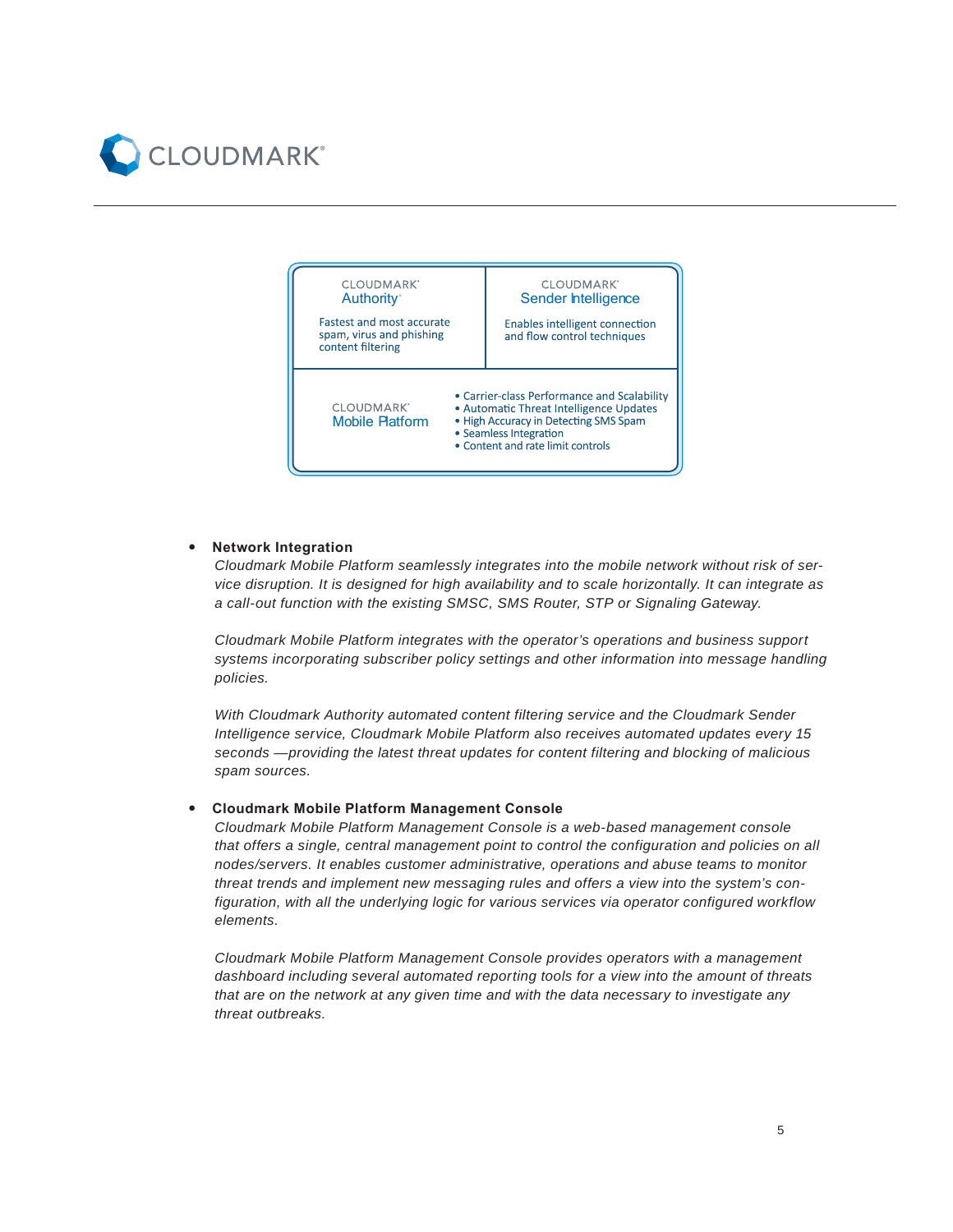



Figure 2: Cloudmark Global Threat Network System

## **TECHNOLOGY OVERVIEW**

The technology components and automated processes underpinning Cloudmark Mobile Platform drive the system's high accuracy and efficiency. Cloudmark leverages a combination of sophisticated message fingerprinting algorithms, the world's largest threat detection network (the Cloudmark Global Threat Network), traffic pattern analysis and a trust evaluation system that analyzes and corroborates all feedback unlike any other in the industry. This enables Cloudmark to stop all forms of messaging threats with the industry's highest level of accuracy while minimizing infrastructure and operational costs.

## **Cloudmark Advanced Message Fingerprinting Algorithms**

Over the years, Cloudmark has developed a set of intelligent fingerprinting algorithms to identify and track spam, phishing, fraud, virus and other malicious attacks throughout the network. Cloudmark's fingerprinting algorithms (now in their sixth generation), work in tandem to target different threat attributes embedded in a message and have the ability to identify all mutations in a given attack, such as changes in content, image, sender, URL, or other attributes, so that threat variants are stopped in zero time – before they are transmitted to mobile subscribers.

## **Cloudmark Global Threat Network**

The Cloudmark Global Threat Network, consisting of over one billion reporters in 190 countries, is based on the premise of networked collective intelligence. Members of the Global Threat Network span mobile operator abuse teams, systems administrators, automated spam traps and end users. The millions of Global Threat Network reporters who provide real time feedback help enable Cloudmark to block the latest threats typically within minutes of attack origination. This approach contributes to faster detection of threats and more accurate classification of messages.